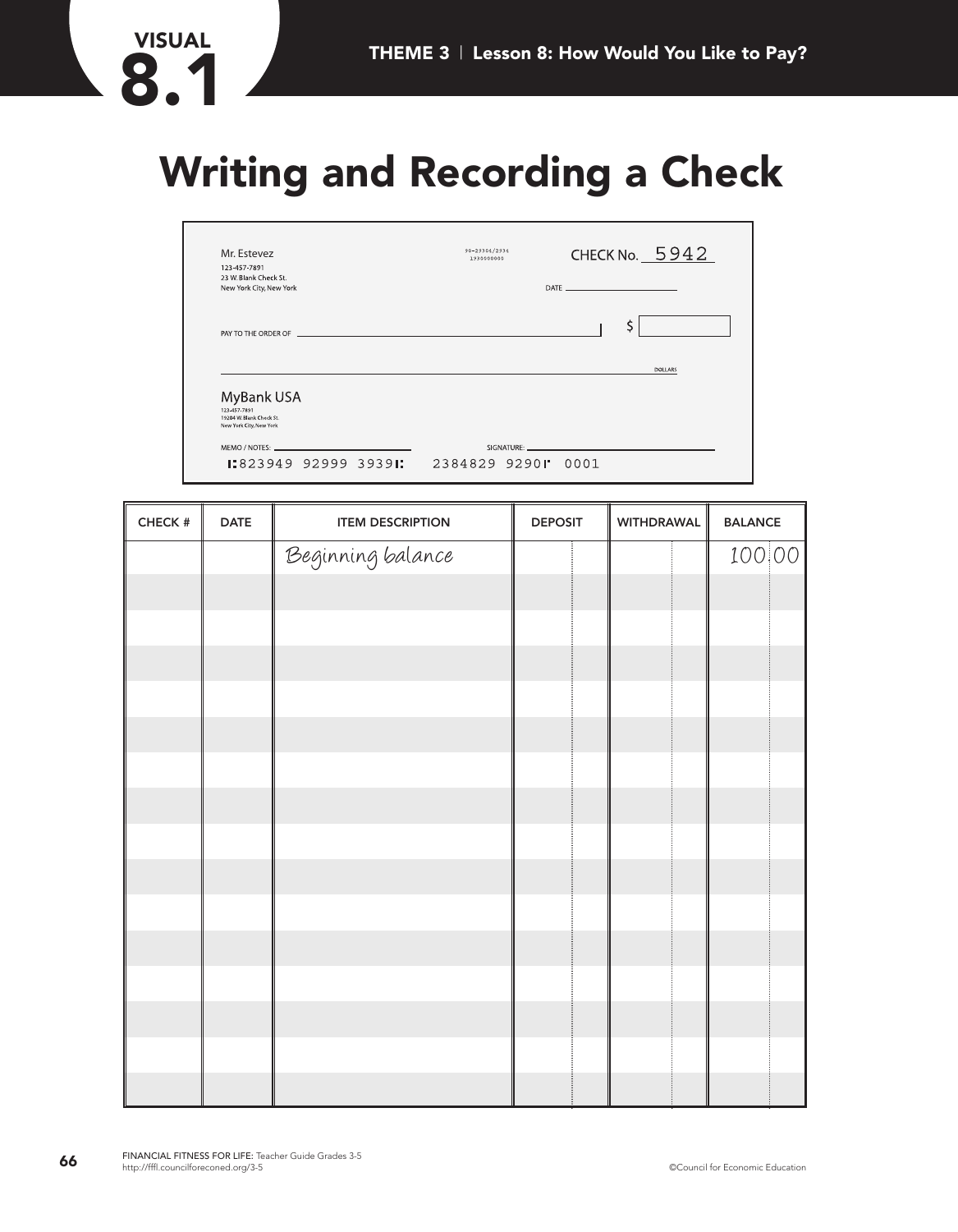

# **Reviewing Methods of Payment**

## **Advantages of Using a Check**

- People who use checks don't have to carry around a lot of money. This may reduce the risk of losing money through accident or theft.
- People have a record of purchases made with checks.

### **Disadvantages of Using a Check**

- Some businesses do not accept checks.
- Some people forget to enter information about the checks they write in their check registers; as a result, they may write checks for more money than the amounts they have in their accounts.
- It takes time to write a check when you make a purchase.
- It may be inconvenient to carry a checkbook around.
- If your checkbook is lost or stolen, others may try to write checks on your account.

#### **Advantages of Using a Debit Card**

- A debit card is small, so it is convenient and easy to carry around.
- You can make purchases quickly and easily using a debit card.
- Carrying a debit card is safer than carrying cash or checks, since there is a limit on the amount of money that can be lost if the card is stolen.
- A debit card is quite secure. A PIN (Personal Identification Number) is needed to use the card.
- A debit card enables you to get cash at many locations from ATMs.

#### **Disadvantages of Using a Debit Card**

- Some people forget to enter amounts for their purchases in a transactions register; as a result, they may lose track of how much money they have left in their accounts.
- A debit card can be lost or stolen.
- Debit cardholders who use their cards infrequently may forget their PINs.